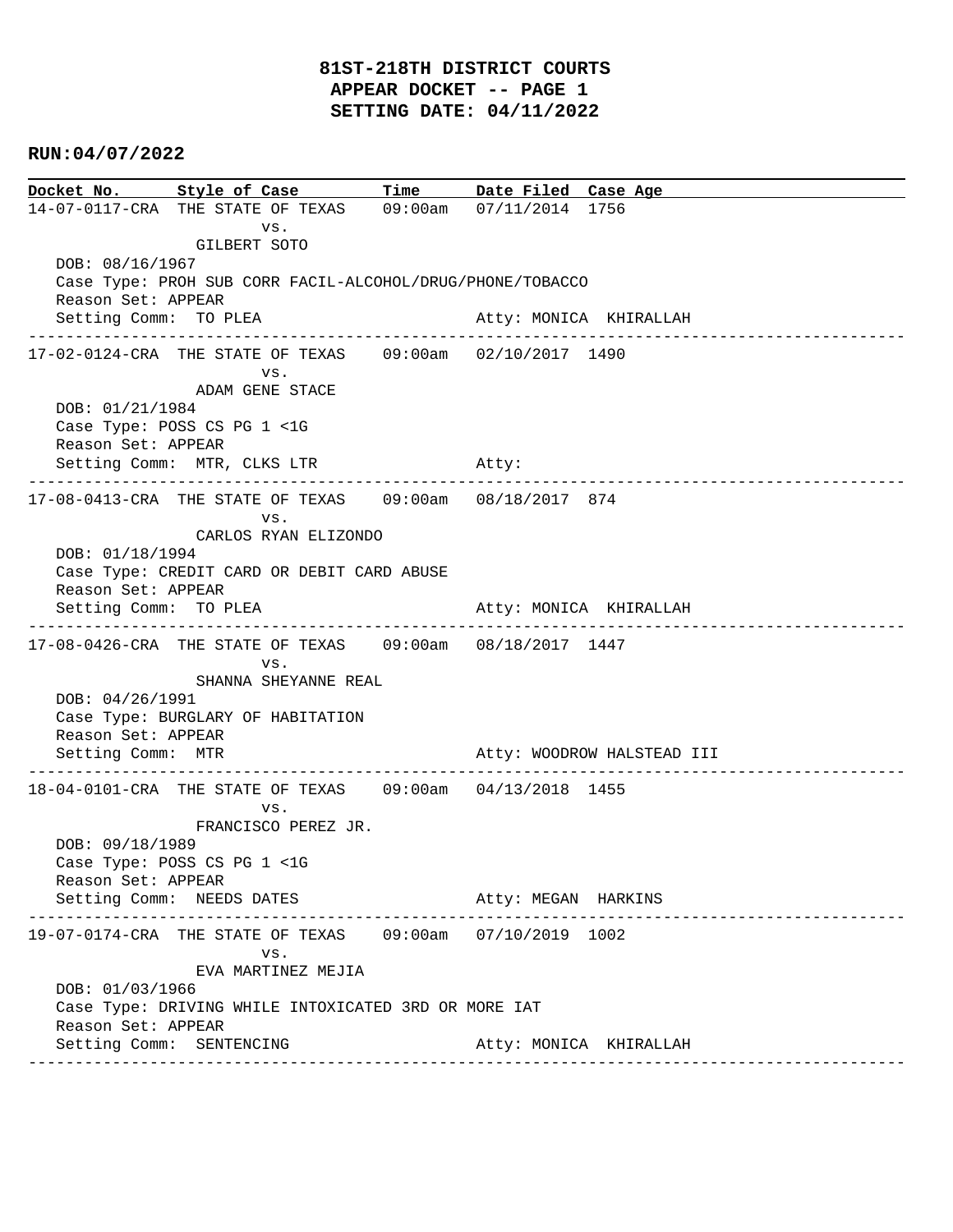**Docket No. Style of Case Time Date Filed Case Age**  19-07-0191-CRA THE STATE OF TEXAS 09:00am 07/10/2019 1002 vs. NOEL RODRIGUEZ LOPEZ DOB: 08/31/1991 Case Type: POSS CS PG 1 <1G Reason Set: APPEAR Setting Comm: ARR Atty: ROBERTO VARGAS ---------------------------------------------------------------------------------------------- 19-11-0285-CRA THE STATE OF TEXAS 09:00am 11/08/2019 881 vs. JAIME OLIVAS DOB: 10/09/1986 Case Type: POSS CS PG 1 <1G Reason Set: APPEAR Setting Comm: NEEDS NEW DATES (FTA 3/14) Atty: ---------------------------------------------------------------------------------------------- 20-05-0092-CRA THE STATE OF TEXAS 09:00am 05/08/2020 699 vs. CATHI RAE QUINONEZ DOB: 01/05/1963 Case Type: MURDER Reason Set: APPEAR Setting Comm: PT, JDC 5/10, JT 6/27 Atty: ROBERTO VARGAS ---------------------------------------------------------------------------------------------- 20-05-0114-CRA THE STATE OF TEXAS 09:00am 05/08/2020 699 vs. EDWIN MATTHEW MARTINEZ DOB: 03/02/1990 Case Type: POSS CS PG 1 <1G Reason Set: APPEAR Setting Comm: PT, JDC 5/10, JT 6/27 Atty: ADRIAN PEREZ ---------------------------------------------------------------------------------------------- 20-06-0137-CRA THE STATE OF TEXAS 09:00am 06/12/2020 664 vs. ADRIAN C GONZALEZ DOB: 08/16/1988 Case Type: AGG ASSAULT W/DEADLY WEAPON Reason Set: APPEAR Setting Comm: PT, JDC 5/10, JT 6/27 Atty: WARREN WOLF ---------------------------------------------------------------------------------------------- 20-06-0152-CRA THE STATE OF TEXAS 09:00am 06/12/2020 664 vs. JOE ANGEL CEJA DOB: 12/17/2000 Case Type: UNAUTH USE OF VEHICLE Reason Set: APPEAR Setting Comm: PT, JDC 5/10, JT 6/27 Atty: TRLA PDO ----------------------------------------------------------------------------------------------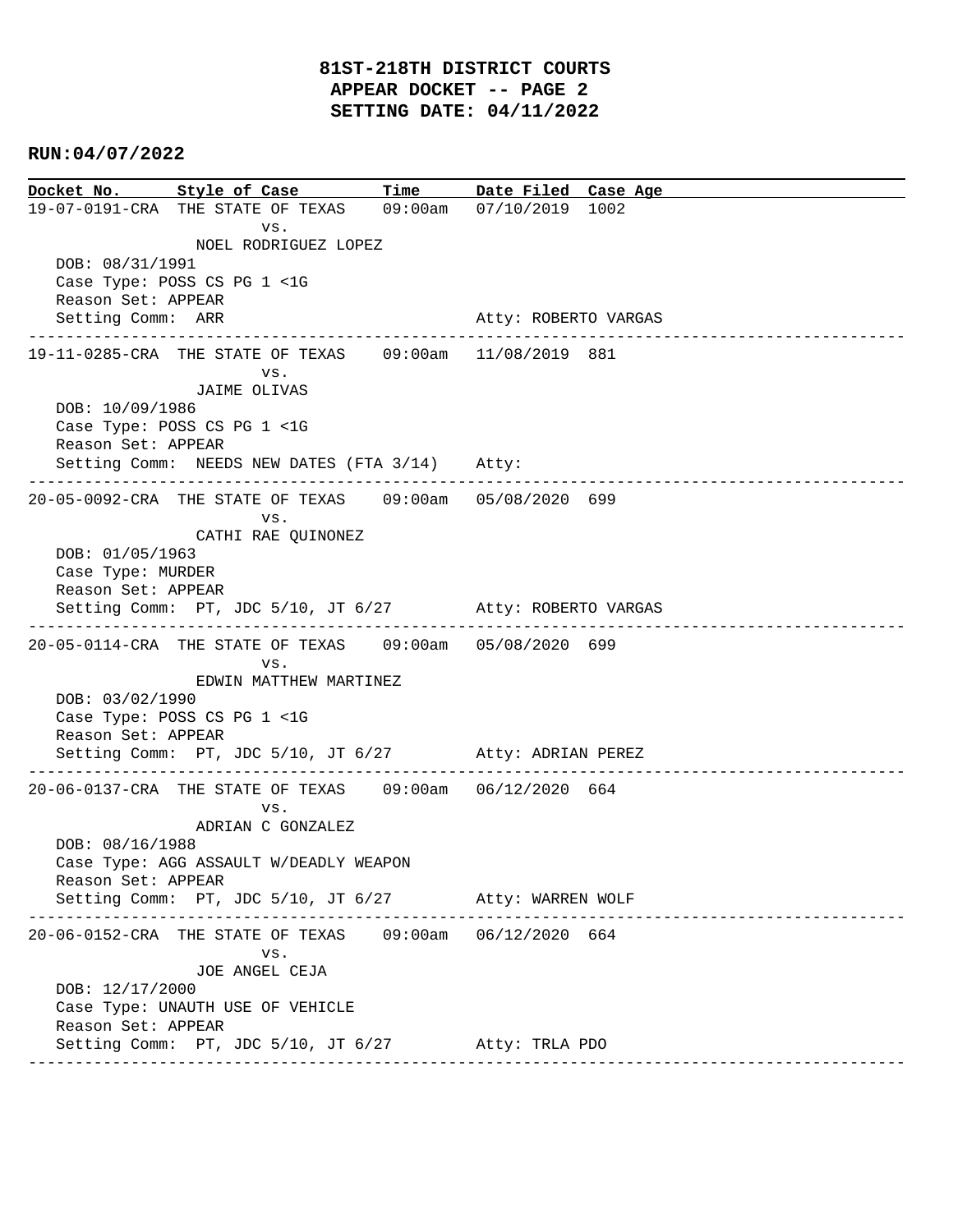**Docket No. Style of Case Time Date Filed Case Age**  20-07-0165-CRA THE STATE OF TEXAS 09:00am 07/24/2020 622 vs. FRANCISCO PEREZ JR DOB: 09/19/1989 Case Type: BURGLARY OF BUILDING Reason Set: APPEAR Setting Comm: NEEDS DATES Atty: MEGAN HARKINS ---------------------------------------------------------------------------------------------- 20-07-0168-CRA THE STATE OF TEXAS 09:00am 07/24/2020 622 vs. ROCKY RODRIGUEZ DOB: 07/19/1987 Case Type: BURGLARY OF HABITATION Reason Set: APPEAR Setting Comm: PT (SANITY EVAL), JDC 5/10, JTAtty: ROLANDO ARGUELLES ---------------------------------------------------------------------------------------------- 20-07-0169-CRA THE STATE OF TEXAS 09:00am 07/24/2020 622 vs. JOHN DEWAYNE ROE DOB: 03/03/1965 Case Type: DRIVING WHILE INTOXICATED 3RD OR MORE IAT Reason Set: APPEAR Setting Comm: PT, JDC 5/10, JT 6/27 Atty: ROBERTO VARGAS ---------------------------------------------------------------------------------------------- 20-08-0214-CRA THE STATE OF TEXAS 09:00am 08/14/2020 601 vs. DANA LYNNE MORALES DOB: 09/28/1961 Case Type: THEFT PROP <\$2,500 2/MORE PREV CONV Reason Set: APPEAR Setting Comm: TO PLEA Atty: TRLA PDO ---------------------------------------------------------------------------------------------- 20-10-0260-CRA THE STATE OF TEXAS 09:00am 10/02/2020 552 vs. GERARDO MORONES SEGUNDO DOB: 04/14/1975 Case Type: MAN DEL CS PG 1 >=4G<200G Reason Set: APPEAR Setting Comm: TO PLEA Atty: DANIEL RODRIGUEZ ---------------------------------------------------------------------------------------------- 20-12-0332-CRA THE STATE OF TEXAS 09:00am 12/04/2020 489 vs. JOSE LUIS BENAVIDES DOB: 10/29/1986 Case Type: UNL POSS FIREARM BY FELON Reason Set: APPEAR Setting Comm: PT, JDC 5/10, JT 6/27 Atty: MEGAN HARKINS ----------------------------------------------------------------------------------------------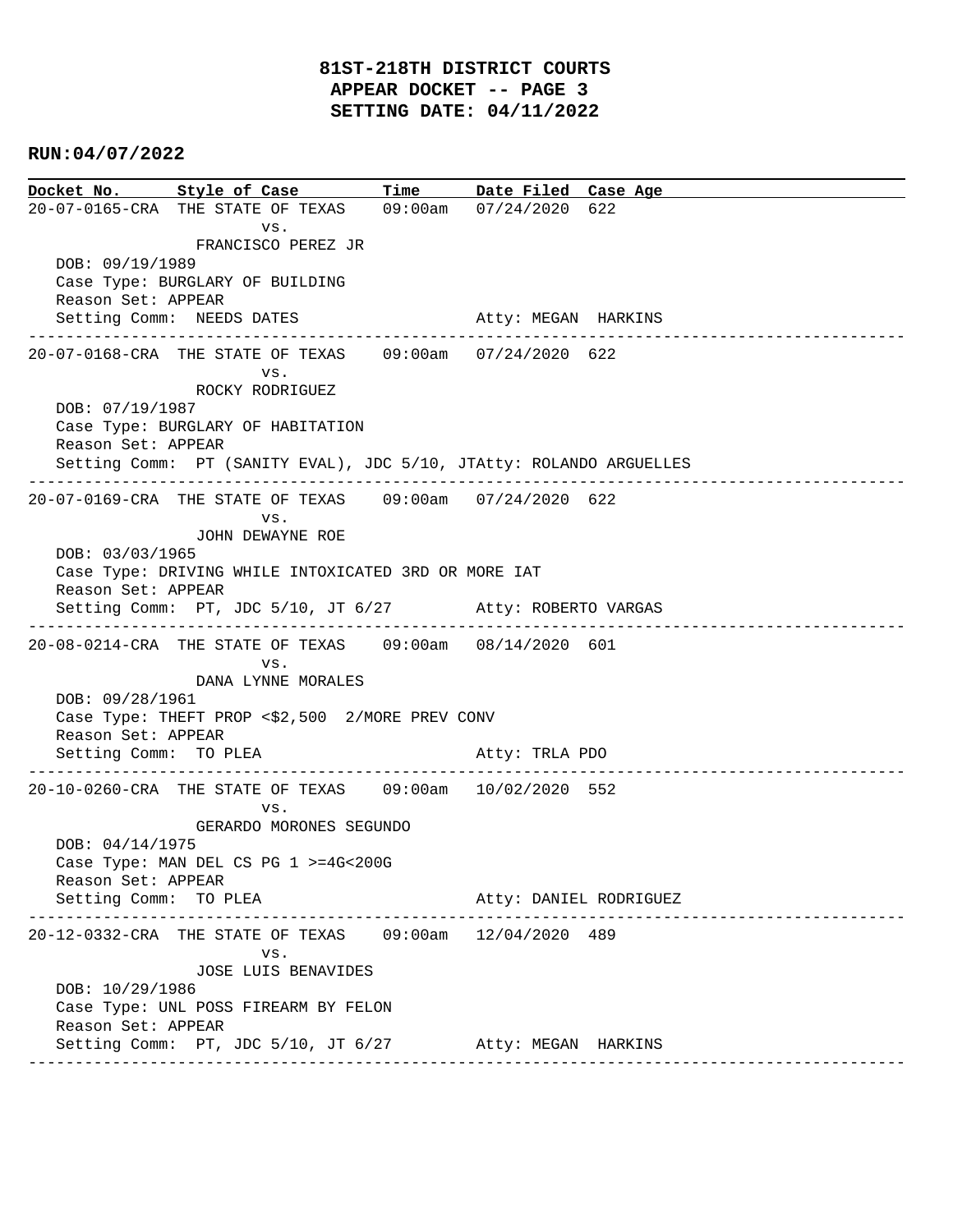**Docket No. Style of Case Time Date Filed Case Age**  21-01-0017-CRA THE STATE OF TEXAS 09:00am 01/06/2021 456 vs. ROBERT BRANDON CRUZ DOB: 05/13/1983 Case Type: POSS CS PG 1 >=1G<4G Reason Set: APPEAR Setting Comm: PT, JDC 5/10, JT 6/27 Atty: DANIEL RODRIGUEZ ---------------------------------------------------------------------------------------------- 21-02-0051-CRA THE STATE OF TEXAS 09:00am 02/05/2021 355 vs. LAURA GONZALES DOB: 10/17/1983 Case Type: MAN DEL CS PG 1 >=4G<200G Reason Set: APPEAR Setting Comm: MTN TO SUSPEND SENTENCE/PLACE Atty: MEGAN HARKINS ---------------------------------------------------------------------------------------------- 21-02-0078-CRA THE STATE OF TEXAS 09:00am 02/08/2021 337 vs. SANTOS IBARRA DOB: 01/28/1981 Case Type: POSS CS PG 1 <1G Reason Set: APPEAR Setting Comm: MTR Atty: RUBEN FLORES ---------------------------------------------------------------------------------------------- 21-02-0091-CRA THE STATE OF TEXAS 09:00am 02/08/2021 423 vs. JULIAN SERGIO GARCIA DOB: 03/07/1989 Case Type: SEXUAL ASSAULT Reason Set: APPEAR Setting Comm: PT, JDC 5/10, JT 6/27 Atty: ROLANDO ARGUELLES ---------------------------------------------------------------------------------------------- 21-03-0101-CRA THE STATE OF TEXAS 09:00am 03/05/2021 398 vs. ANTONIO VASQUEZ JR DOB: 07/13/1980 Case Type: AGG ASSAULT W/DEADLY WEAPON Reason Set: APPEAR Setting Comm: PT/MON COMP, JDC 5/10, JT 6/27Atty: ROLANDO ARGUELLES ---------------------------------------------------------------------------------------------- 21-03-0130-CRA THE STATE OF TEXAS 09:00am 03/05/2021 300 vs. MICHAEL SHERIFF ANDERSON DOB: 01/17/1981 Case Type: POSS CS PG 1 >=4G<200G Reason Set: APPEAR Setting Comm: MTR Atty: ----------------------------------------------------------------------------------------------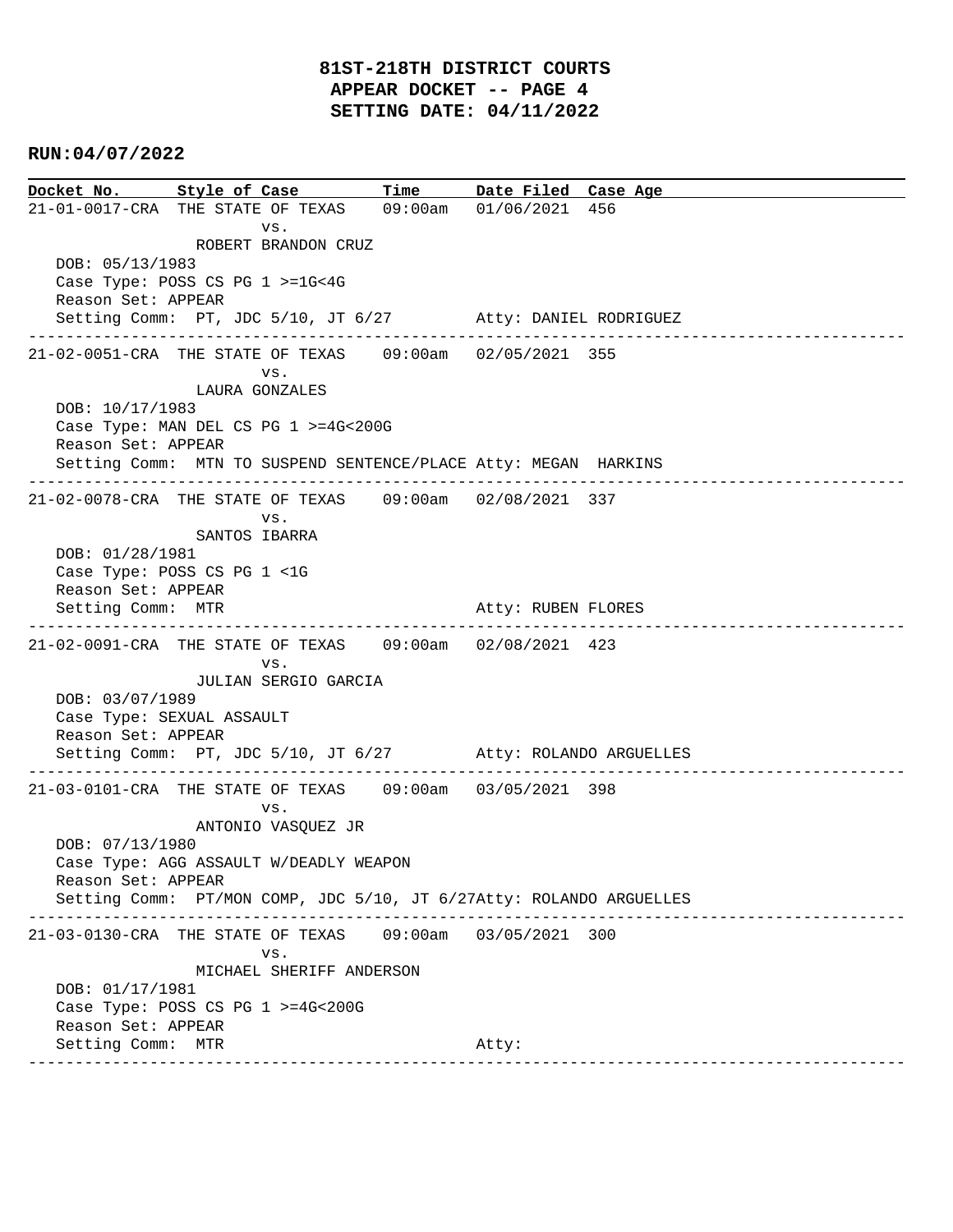**Docket No. Style of Case Time Date Filed Case Age**  21-04-0157-CRA THE STATE OF TEXAS 09:00am 04/09/2021 363 vs. RYKER DWIGHT TUTTLE DOB: 03/26/2001 Case Type: MAN DEL CS PG 1 >=4G<200G Reason Set: APPEAR Setting Comm: PT, JDC 5/10, JT 6/27 Atty: DANIEL RODRIGUEZ ---------------------------------------------------------------------------------------------- 21-04-0174-CRA THE STATE OF TEXAS 09:00am 04/09/2021 363 vs. FEDERICO RODRIGUEZ BAEZA DOB: 02/27/1977 Case Type: UNL POSS FIREARM BY FELON Reason Set: APPEAR Setting Comm: PT, JDC 5/10, JT 6/27 Atty: TRLA PDO ---------------------------------------------------------------------------------------------- 21-04-0200-CRA THE STATE OF TEXAS 09:00am 04/09/2021 363 vs. ANDREW GOMEZ DOB: 09/30/1975 Case Type: BURGLARY OF HABITATION Reason Set: APPEAR Setting Comm: TO PLEA Atty: MEGAN HARKINS ---------------------------------------------------------------------------------------------- 21-04-0203-CRA THE STATE OF TEXAS 09:00am 04/09/2021 363 vs. JESUS WILBURN FERNANDEZ JR DOB: 10/09/1975 Case Type: BURGLARY OF HABITATION Reason Set: APPEAR Setting Comm: ARR Atty: DANIEL RODRIGUEZ ---------------------------------------------------------------------------------------------- 21-06-0244-CRA THE STATE OF TEXAS 09:00am 06/25/2021 286 vs. ROMAN CAMACHO JR DOB: 03/09/1964 Case Type: DRIVING WHILE INTOXICATED 3RD OR MORE IAT Reason Set: APPEAR Setting Comm: PT, JDC 5/10, JT 6/27 Atty: TRLA PDO ---------------------------------------------------------------------------------------------- 21-06-0245-CRA THE STATE OF TEXAS 09:00am 06/25/2021 286 vs. AUDREY NICOLE GARCIA DOB: 12/17/1985 Case Type: EVADING ARREST DET W/VEH Reason Set: APPEAR Setting Comm: PT/MON SANITY, JDC 5/10, JT 6/Atty: LISA HARRIS ----------------------------------------------------------------------------------------------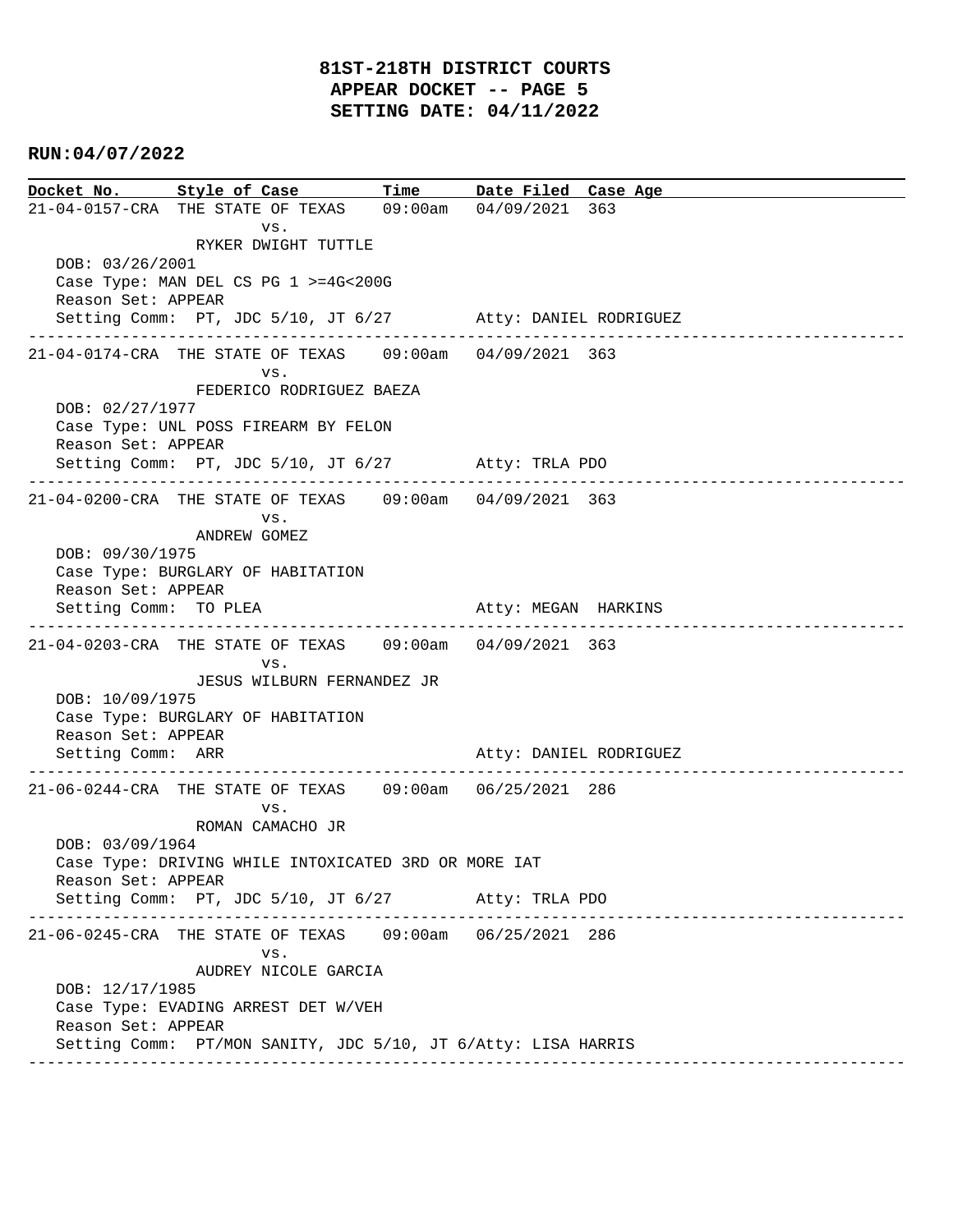# **81ST-218TH DISTRICT COURTS APPEAR DOCKET -- PAGE 6 SETTING DATE: 04/11/2022**

## **RUN:04/07/2022**

**Docket No. Style of Case Time Date Filed Case Age**  21-06-0247-CRA THE STATE OF TEXAS 09:00am 06/25/2021 286 vs. COREY ERNESTO HERNANDEZ DOB: 04/07/2003 Case Type: AGG ASSAULT AGAINST PUBLIC SERVANT Reason Set: APPEAR Setting Comm: PT, JDC 5/10, JT 6/27 Atty: BRIAN POWERS ---------------------------------------------------------------------------------------------- 21-06-0262-CRA THE STATE OF TEXAS 09:00am 06/25/2021 286 vs. CLEMENCIA MARIE CALVILLO DOB: 06/26/1986 Case Type: POSS CS PG 1 >=1G<4G Reason Set: APPEAR Setting Comm: PT, JDC 5/10, JT 6/27 Atty: JAMES ANDERS ---------------------------------------------------------------------------------------------- 21-06-0270-CRA THE STATE OF TEXAS 09:00am 06/25/2021 286 vs. JOSE HONORIO FLORES DOB: 09/11/2001 Case Type: POSS CS PG 1 >=4G<200G Reason Set: APPEAR Setting Comm: PT, JDC 5/10, JT 6/27 Atty: TRLA PDO ---------------------------------------------------------------------------------------------- 21-06-0292-CRA THE STATE OF TEXAS 09:00am 06/25/2021 286 vs. TERRI ANN TIJERINA DOB: 12/13/1979 Case Type: MAN DEL CS PG 1 >=4G<200G Reason Set: APPEAR Setting Comm: ARR Atty: ADRIAN PEREZ ---------------------------------------------------------------------------------------------- 21-07-0298-CRA THE STATE OF TEXAS 09:00am 07/12/2021 269 vs. RUDI KRYSTAL ALMANZA DOB: 01/14/1987 Case Type: ROBBERY Reason Set: APPEAR Setting Comm: ARR Atty: TRLA PDO ---------------------------------------------------------------------------------------------- 21-07-0311-CRA THE STATE OF TEXAS 09:00am 07/12/2021 269 vs. RAUL MARTINEZ DOB: 11/27/1968 Case Type: DRIVING WHILE INTOXICATED 3RD OR MORE IAT Reason Set: APPEAR Setting Comm: TO PLEA Atty: ROBERT BARRERA ----------------------------------------------------------------------------------------------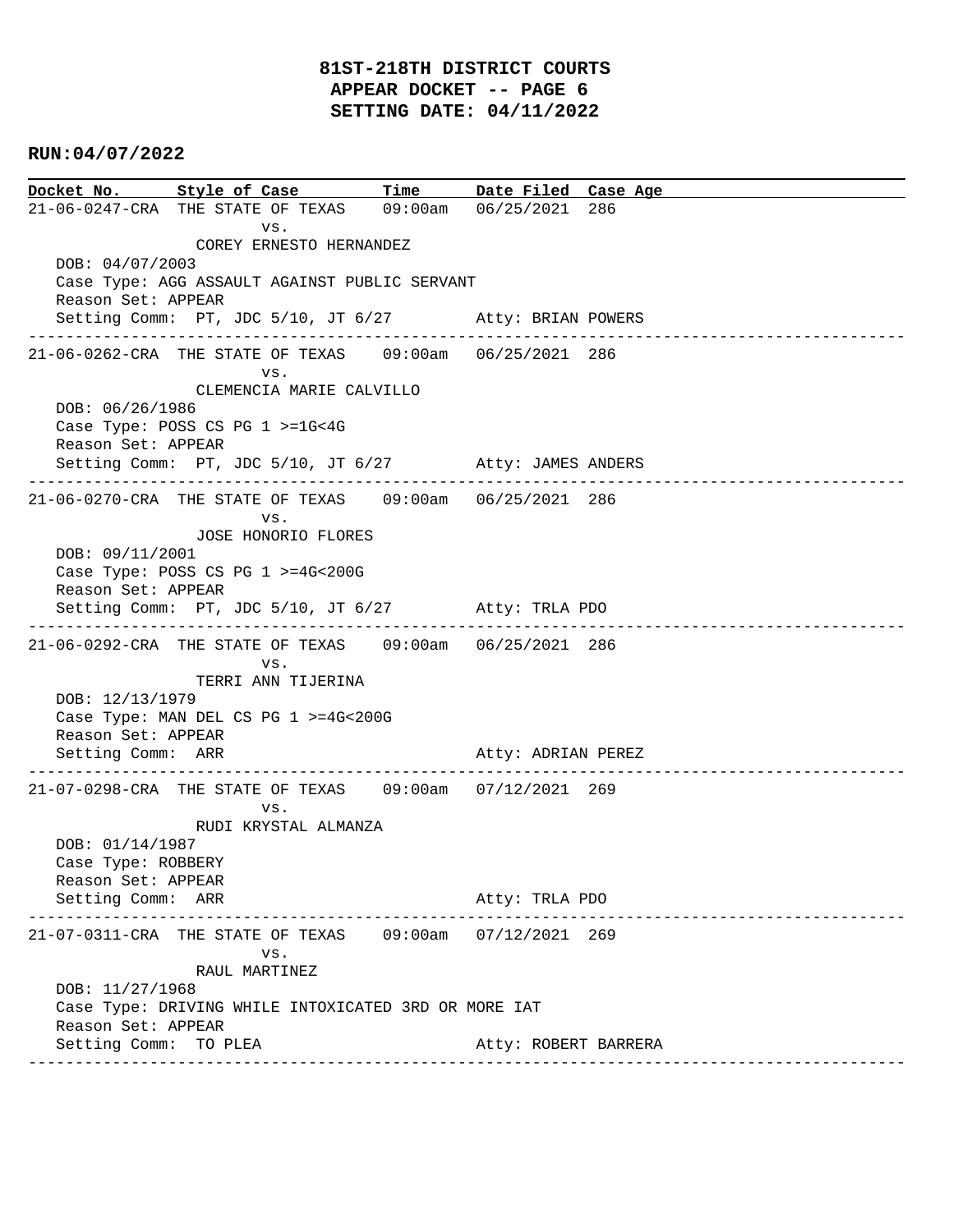**Docket No. Style of Case Time Date Filed Case Age**  21-07-0313-CRA THE STATE OF TEXAS 09:00am 07/12/2021 269 vs. JOE GILBERT MORALES DOB: 02/01/1987 Case Type: BURGLARY OF HABITATION Reason Set: APPEAR Setting Comm: PT, JDC 5/10, JT 6/27 Atty: NINFA CARRILLO ---------------------------------------------------------------------------------------------- 21-07-0322-CRA THE STATE OF TEXAS 09:00am 07/12/2021 269 vs. PATTI LOUISE GARCIA DOB: 12/30/1970 Case Type: POSS CS PG 1 <1G Reason Set: APPEAR Setting Comm: NEEDS DATES Atty: TRLA PDO ---------------------------------------------------------------------------------------------- 21-07-0332-CRA THE STATE OF TEXAS 09:00am 07/12/2021 269 vs. ERIC LEE SOTELO DOB: 10/24/1983 Case Type: INDECENCY W/CHILD SEXUAL CONTACT Reason Set: APPEAR Setting Comm: PT, JDC 5/10, JT 6/27 Atty: TRLA PDO ---------------------------------------------------------------------------------------------- 21-08-0347-CRA THE STATE OF TEXAS 09:00am 08/20/2021 230 vs. FRANK JAMES DILLARD DOB: 07/07/1978 Case Type: MAN DEL CS PG 1 >=4G<200G Reason Set: APPEAR Setting Comm: PT/MTN TO DISCLOSE, JDC 5/10, Atty: TRLA PDO ---------------------------------------------------------------------------------------------- 21-08-0353-CRA THE STATE OF TEXAS 09:00am 08/20/2021 230 vs. CARLOS R. HERNANDEZ DOB: 02/13/1969 Case Type: POSS CS PG 1 <1G Reason Set: APPEAR Setting Comm: PT, JDC 5/10, JT 6/27 Atty: JASON NITZ ---------------------------------------------------------------------------------------------- 21-10-0362-CRA THE STATE OF TEXAS 09:00am 10/01/2021 188 vs. ZACHARY BALDERAS DOB: 12/10/1995 Case Type: INDECENCY W/A CHILD EXPOSES Reason Set: APPEAR Setting Comm: PT, JDC 5/10, JT 6/27 Atty: DOUGLAS DANIEL ----------------------------------------------------------------------------------------------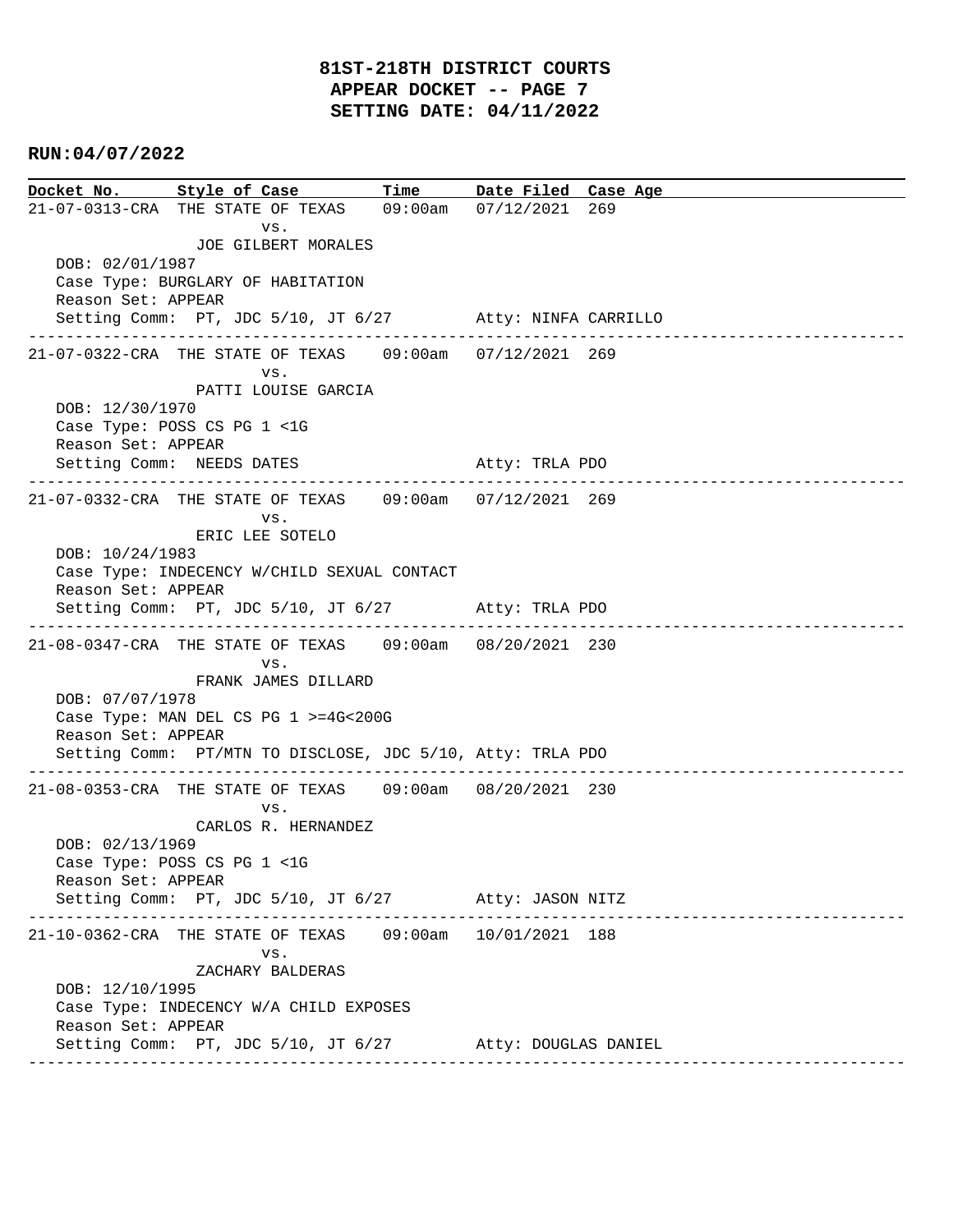**Docket No. Style of Case Time Date Filed Case Age**  21-10-0379-CRA THE STATE OF TEXAS 09:00am 10/01/2021 188 vs. ISRAEL SANCHEZ DOB: 09/02/2000 Case Type: POSS CS PG 1 <1G Reason Set: APPEAR Setting Comm: PT, JDC 5/10, JT 6/27 Atty: ROMAULDO ORTA ---------------------------------------------------------------------------------------------- 21-10-0383-CRA THE STATE OF TEXAS 09:00am 10/01/2021 188 vs. CLEMENCIA MARIE CALVILLO DOB: 06/26/1986 Case Type: ROBBERY Reason Set: APPEAR Setting Comm: PT, JDC 5/10, JT 6/27 Atty: JAMES ANDERS ---------------------------------------------------------------------------------------------- 21-10-0390-CRA THE STATE OF TEXAS 09:00am 10/01/2021 188 vs. EDWIN MATTHEW MARTINEZ DOB: 03/02/1990 Case Type: BURGLARY OF HABITATION Reason Set: APPEAR Setting Comm: PT, JDC 5/10, JT 6/27 Atty: ADRIAN PEREZ ---------------------------------------------------------------------------------------------- 21-10-0397-CRA THE STATE OF TEXAS 09:00am 10/01/2021 188 vs. MICKEY VALDEZ JR DOB: 07/23/1992 Case Type: DRIVING WHILE INTOXICATED W/CHILD UNDER 15 YOA Reason Set: APPEAR Setting Comm: PT, JDC 5/10, JT 6/27 Atty: ROBERT MAURER, II ---------------------------------------------------------------------------------------------- 21-11-0400-CRA THE STATE OF TEXAS 09:00am 11/05/2021 153 vs. GARY LEE CHRISTIANSEN DOB: 04/17/1950 Case Type: EXPLOITATION OF CHILD/ELDERLY/DISABLED Reason Set: APPEAR Setting Comm: PT, JDC 5/10, JT 6/27 Atty: DOUGLAS DANIELS ---------------------------------------------------------------------------------------------- 21-11-0416-CRA THE STATE OF TEXAS 09:00am 11/05/2021 153 vs. ALEXIS KACI DAVILA DOB: 06/12/1998 Case Type: POSS CS PG 1 <1G Reason Set: APPEAR Setting Comm: PT/BOND REDUCTION, JDC 5/10, JAtty: TRLA PDO ----------------------------------------------------------------------------------------------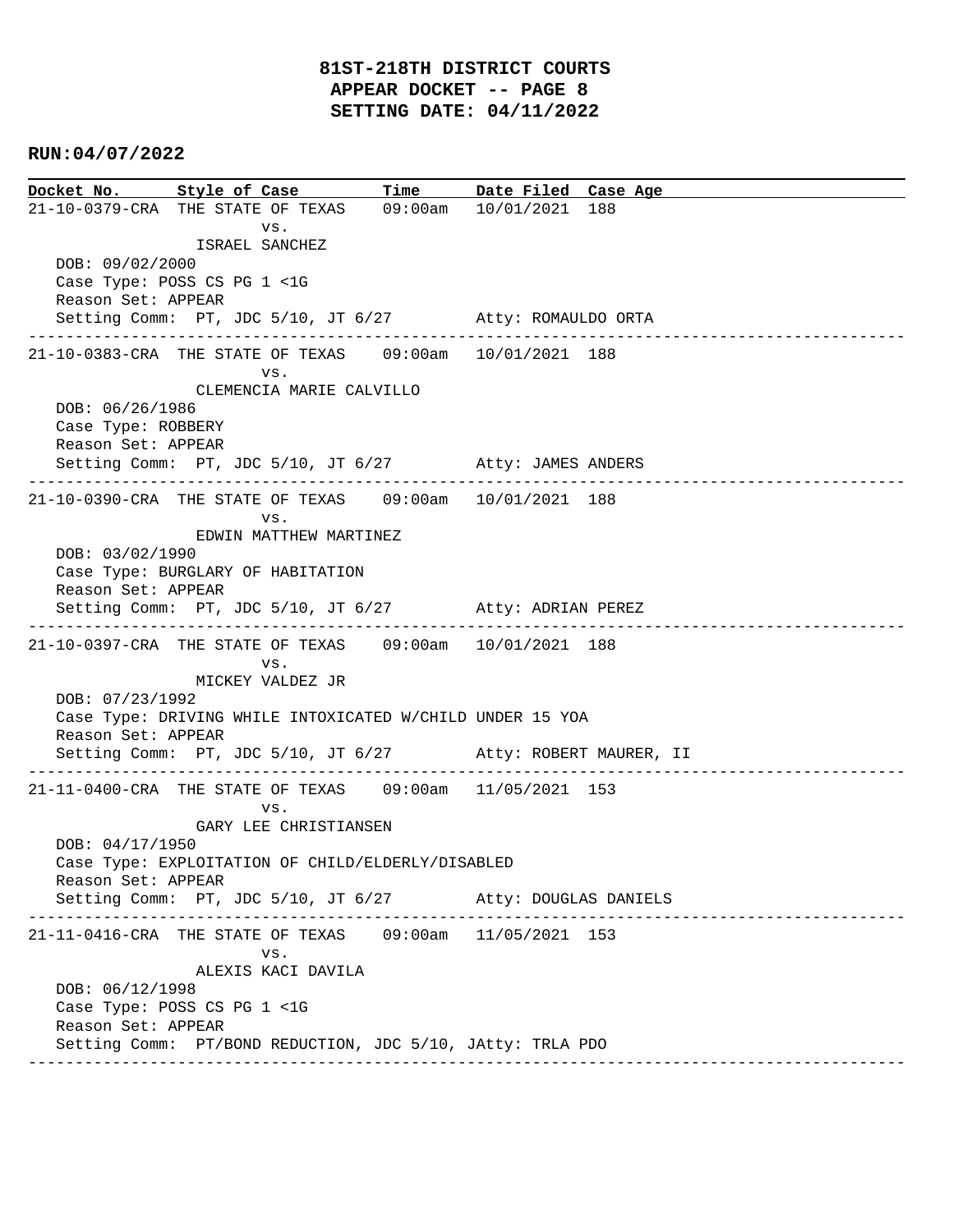**Docket No. Style of Case Time Date Filed Case Age**  21-11-0420-CRA THE STATE OF TEXAS 09:00am 11/05/2021 153 vs. EMILIANO GRIEGO DOB: 11/23/1973 Case Type: POSS CS PG 1 <1G Reason Set: APPEAR Setting Comm: PT, JDC 5/10, JT 6/27 Atty: TRLA PDO ---------------------------------------------------------------------------------------------- 21-11-0423-CRA THE STATE OF TEXAS 09:00am 11/05/2021 153 vs. JONBRYAN IBARRA DOB: 10/16/2003 Case Type: POSS CS PG 1 <1G Reason Set: APPEAR Setting Comm: PT, JDC 5/10, JT 6/27 Atty: TRLA PDO ---------------------------------------------------------------------------------------------- 21-11-0430-CRA THE STATE OF TEXAS 09:00am 11/05/2021 153 vs. DESTINY MARIE NICOLE MEDELLIN DOB: 12/14/1995 Case Type: POSS CS PG 1 <1G Reason Set: APPEAR Setting Comm: PT, JDC 5/10, JT 6/27 Atty: RICHARD BRIGGS ---------------------------------------------------------------------------------------------- 21-11-0437-CRA THE STATE OF TEXAS 09:00am 11/05/2021 153 vs. MARTIN TIJERINA DOB: 11/17/1983 Case Type: POSS CS PG 1 >=1G<4G Reason Set: APPEAR Setting Comm: TO PLEA Atty: TRLA PDO ---------------------------------------------------------------------------------------------- 21-11-0438-CRA THE STATE OF TEXAS 09:00am 11/05/2021 153 vs. OSMAN GEAVANI VILLALOBOS DOB: 08/08/2002 Case Type: POSS CS PG 1 <1G Reason Set: APPEAR Setting Comm: PT, JDC 5/10, JT 6/27 Atty: TRLA PDO ---------------------------------------------------------------------------------------------- 21-11-0455-CRA THE STATE OF TEXAS 09:00am 11/05/2021 153 vs. RYKER DWIGHT TUTTLE DOB: 03/26/2001 Case Type: ASSAULT OF PREGNANT PERSON Reason Set: APPEAR Setting Comm: PT, JDC 5/10, JT 6/27 Atty: STEPHEN BARRERA ----------------------------------------------------------------------------------------------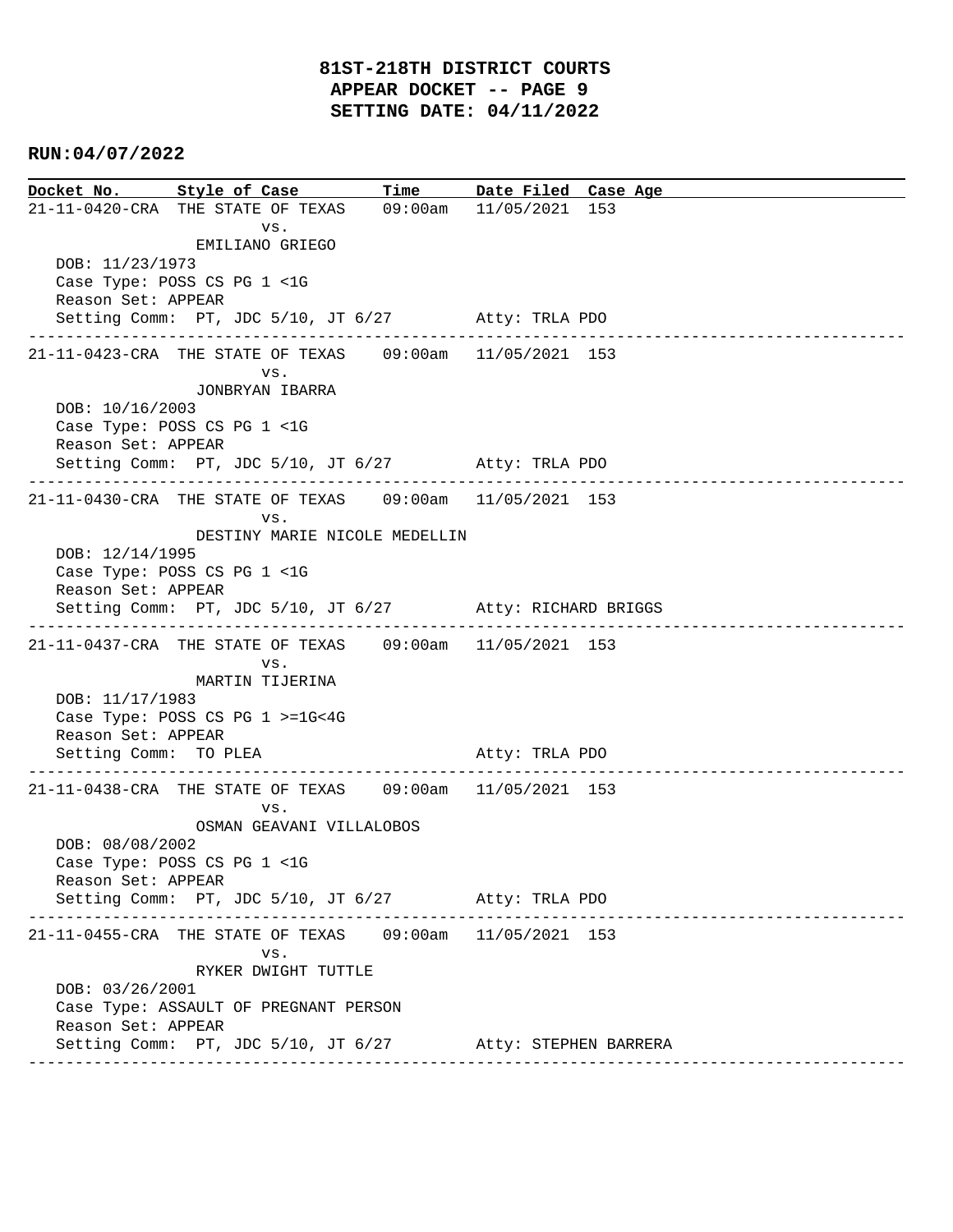**Docket No. Style of Case Time Date Filed Case Age**  21-12-0456-CRA THE STATE OF TEXAS 09:00am 12/10/2021 118 vs. SONNY ORLANDO ESTRADA DOB: 09/10/1987 Case Type: THEFT PROP >=\$2,500<\$30K Reason Set: APPEAR Setting Comm: PT, JDC 5/10, JT 6/27 Atty: DANIEL SANCHEZ ---------------------------------------------------------------------------------------------- 21-12-0479-CRA THE STATE OF TEXAS 09:00am 12/10/2021 118 vs. RUSSELL WAYNE TRIMBLE DOB: 11/26/1967 Case Type: MAN DEL CS PG 1 >=4G<200G Reason Set: APPEAR Setting Comm: PT, JDC 5/10, JT 6/27 Atty: NINFA CARRILLO ---------------------------------------------------------------------------------------------- 21-12-0483-CRA THE STATE OF TEXAS 09:00am 12/10/2021 118 vs. EDWIN MATTHEW MARTINEZ DOB: 03/02/1990 Case Type: BAIL JUMPING AND FAIL TO APPEAR FELONY Reason Set: APPEAR Setting Comm: PT, JDC 5/10, JT 6/27 Atty: ADRIAN PEREZ ---------------------------------------------------------------------------------------------- 22-01-0005-CRA THE STATE OF TEXAS 09:00am 01/10/2022 87 vs. NEMENCIO HERRERA TIJERINA III DOB: 06/01/1984 Case Type: ARSON Reason Set: APPEAR Setting Comm: MON COMP Atty: JENNIFER TAPIA ---------------------------------------------------------------------------------------------- 22-01-0006-CRA THE STATE OF TEXAS 09:00am 01/10/2022 87 vs. NEMENCIO HERRERA TIJERINA III DOB: 06/01/1984 Case Type: ASSAULT PUBLIC SERVANT Reason Set: APPEAR Setting Comm: MON COMP Atty: JENNIFER TAPIA ---------------------------------------------------------------------------------------------- 22-01-0007-CRA THE STATE OF TEXAS 09:00am 01/10/2022 87 vs. NEMENCIO HERRERA TIJERINA III DOB: 06/01/1984 Case Type: ASSAULT PUBLIC SERVANT Reason Set: APPEAR Setting Comm: MON COMP **Atty: JENNIFER TAPIA** ----------------------------------------------------------------------------------------------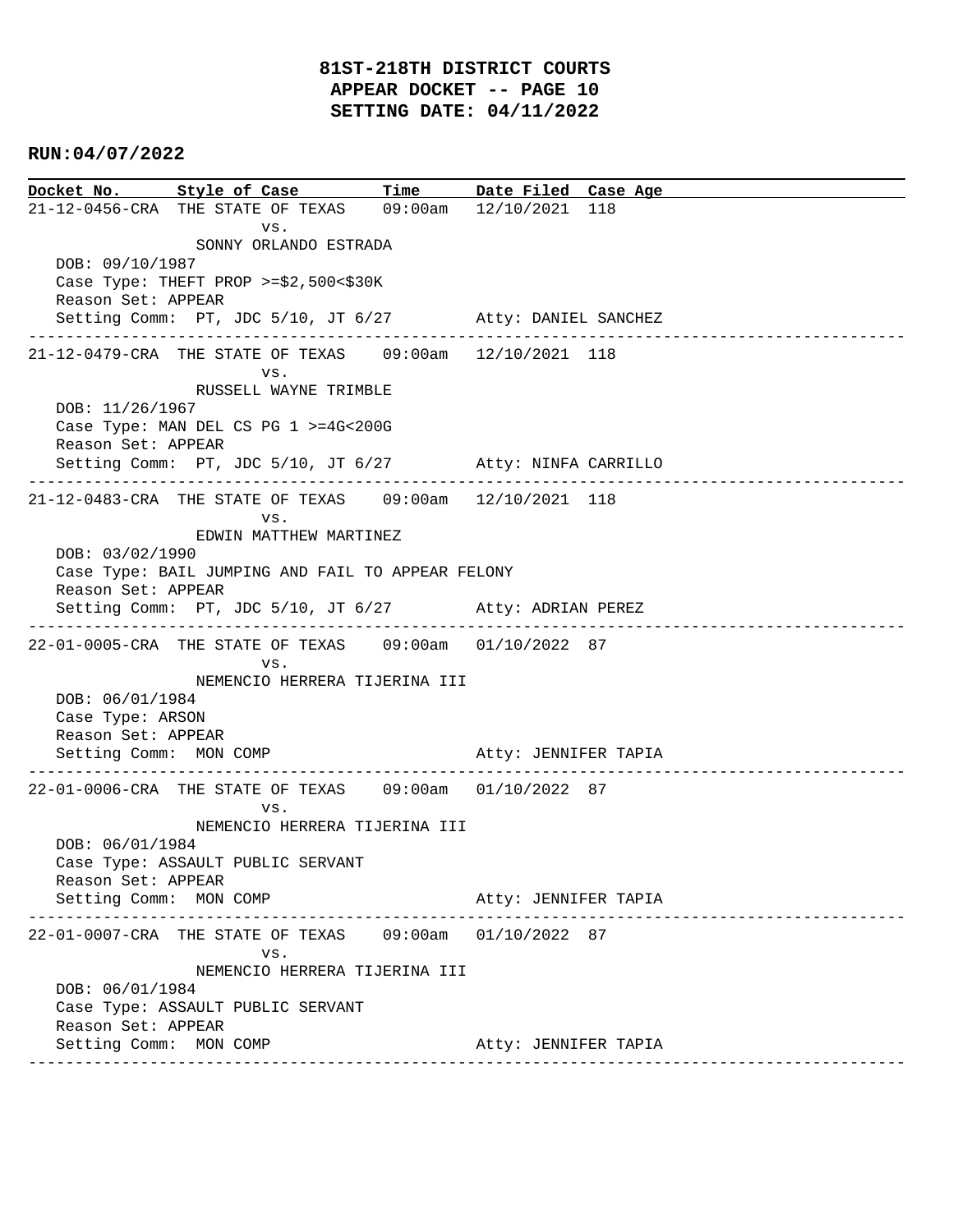# **81ST-218TH DISTRICT COURTS APPEAR DOCKET -- PAGE 11 SETTING DATE: 04/11/2022**

## **RUN:04/07/2022**

**Docket No. Style of Case Time Date Filed Case Age**  22-01-0011-CRA THE STATE OF TEXAS 09:00am 01/10/2022 87 vs. WARD LEONARD SMITH DOB: 12/07/1975 Case Type: INJURY CHILD/ELDERLY/DISABLE W/INT BODILY INJ Reason Set: APPEAR Setting Comm: PT, JDC 5/10, JT 6/27 Atty: DOUGLAS DANIEL ---------------------------------------------------------------------------------------------- 22-01-0016-CRA THE STATE OF TEXAS 09:00am 01/10/2022 87 vs. ROBERT BRANDON CRUZ DOB: 05/13/1983 Case Type: POSS CS PG 1 >=4G<200G Reason Set: APPEAR Setting Comm: PT, JDC 5/10, JT 6/27 Atty: DANIEL RODRIGUEZ ---------------------------------------------------------------------------------------------- 22-02-0030-CRA THE STATE OF TEXAS 09:00am 02/18/2022 48 vs. JOE ANTHONY CEJA DOB: 12/17/2000 Case Type: THEFT OF FIREARM Reason Set: APPEAR Setting Comm: PT, JDC 5/10, JT 6/27 Atty: TRLA PDO ---------------------------------------------------------------------------------------------- 22-02-0031-CRA THE STATE OF TEXAS 09:00am 02/18/2022 48 vs. KOBE CORONADO DOB: 06/20/2004 Case Type: THEFT OF FIREARM Reason Set: APPEAR Setting Comm: ARR; TRACK w/22-02-0032-CRA Atty: ---------------------------------------------------------------------------------------------- 22-02-0032-CRA THE STATE OF TEXAS 09:00am 02/18/2022 48 vs. KOBE CORONADO DOB: 06/20/2004 Case Type: ENGAGING IN ORGANIZED CRIMINAL ACTIVITY Reason Set: APPEAR Setting Comm: PT, JDC 5/10, JT 6/27 Atty: JENNIFER TAPIA ---------------------------------------------------------------------------------------------- 22-03-0075-CRA THE STATE OF TEXAS 09:00am 03/11/2022 27 vs. JOHN EDWARD BAUTISTA DOB: 09/02/1972 Case Type: THEFT OF MATERIAL ALUM/BRNZ/COPPER/BRASS <\$20K Reason Set: APPEAR Setting Comm: BOND REDUCTION Atty: TRLA PDO ----------------------------------------------------------------------------------------------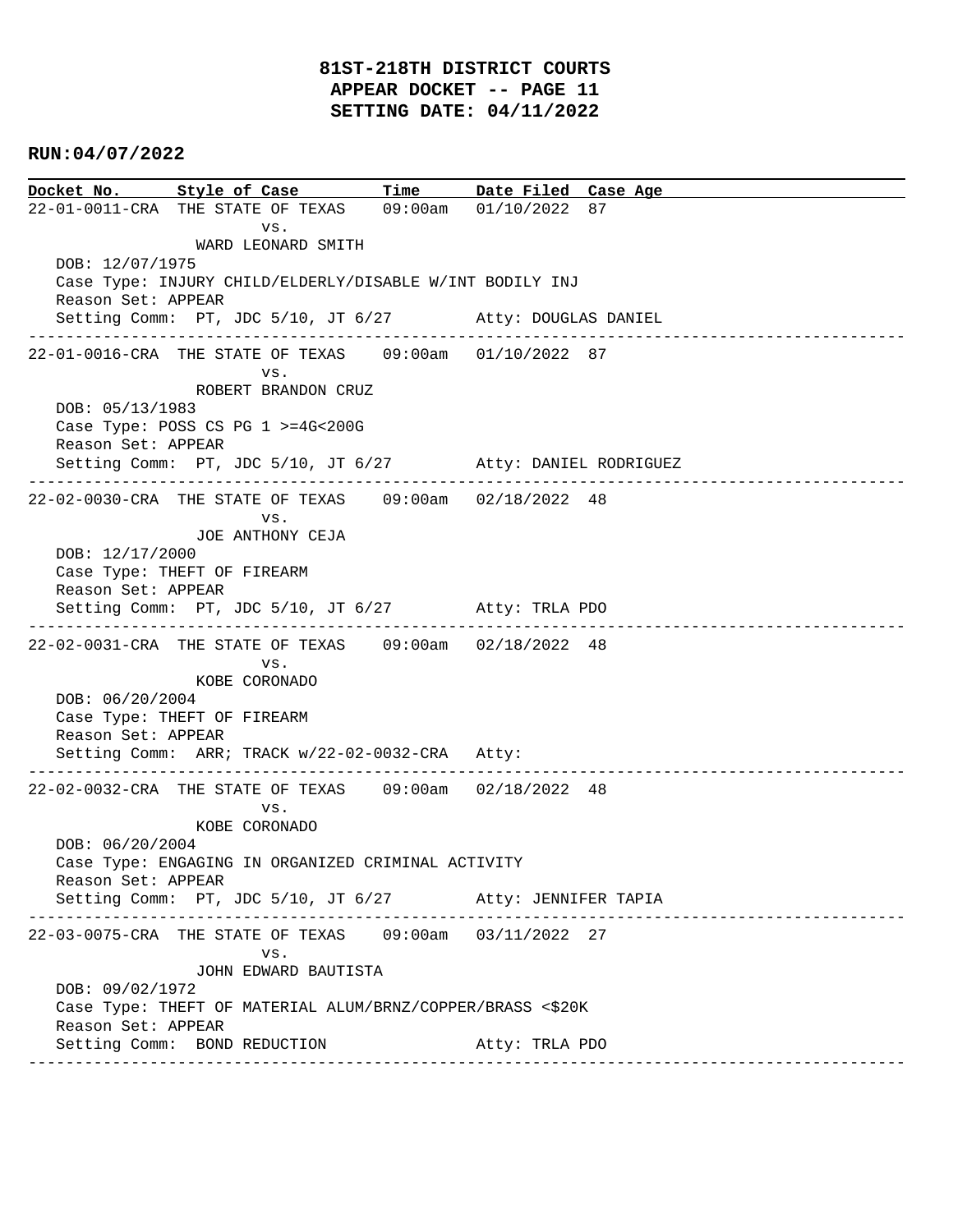# **81ST-218TH DISTRICT COURTS APPEAR DOCKET -- PAGE 12 SETTING DATE: 04/11/2022**

## **RUN:04/07/2022**

**Docket No. Style of Case Time Date Filed Case Age**  22-03-0076-CRA THE STATE OF TEXAS 09:00am 03/11/2022 27 vs. JOHN EDWARD BAUTISTA DOB: 09/02/1972 Case Type: THEFT OF MATERIAL ALUM/BRNZ/COPPER/BRASS <\$20K Reason Set: APPEAR Setting Comm: BOND REDUCTION **Atty: TRLA PDO** ---------------------------------------------------------------------------------------------- 22-03-0077-CRA THE STATE OF TEXAS 09:00am 03/11/2022 27 vs. JOHN EDWARD BAUTISTA DOB: 09/02/1972 Case Type: THEFT OF MATERIAL ALUM/BRNZ/COPPER/BRASS <\$20K Reason Set: APPEAR Setting Comm: BOND REDUCTION Atty: TRLA PDO ---------------------------------------------------------------------------------------------- 22-03-0078-CRA THE STATE OF TEXAS 09:00am 03/11/2022 27 vs. JOHN EDWARD BAUTISTA DOB: 09/02/1972 Case Type: THEFT OF MATERIAL ALUM/BRNZ/COPPER/BRASS <\$20K Reason Set: APPEAR Setting Comm: BOND REDUCTION Atty: TRLA PDO ---------------------------------------------------------------------------------------------- 22-03-0079-CRA THE STATE OF TEXAS 09:00am 03/11/2022 27 vs. JOHN EDWARD BAUTISTA DOB: 09/02/1972 Case Type: THEFT OF MATERIAL ALUM/BRNZ/COPPER/BRASS <\$20K Reason Set: APPEAR Setting Comm: BOND REDUCTION Atty: TRLA PDO ---------------------------------------------------------------------------------------------- 22-03-0080-CRA THE STATE OF TEXAS 09:00am 03/11/2022 27 vs. JOHN EDWARD BAUTISTA DOB: 09/02/1972 Case Type: THEFT OF MATERIAL ALUM/BRNZ/COPPER/BRASS <\$20K Reason Set: APPEAR Setting Comm: BOND REDUCTION Atty: TRLA PDO ---------------------------------------------------------------------------------------------- 22-03-0081-CRA THE STATE OF TEXAS 09:00am 03/11/2022 27 vs. JOHN EDWARD BAUTISTA DOB: 09/02/1972 Case Type: THEFT OF MATERIAL ALUM/BRNZ/COPPER/BRASS <\$20K Reason Set: APPEAR Setting Comm: BOND REDUCTION Atty: TRLA PDO ----------------------------------------------------------------------------------------------